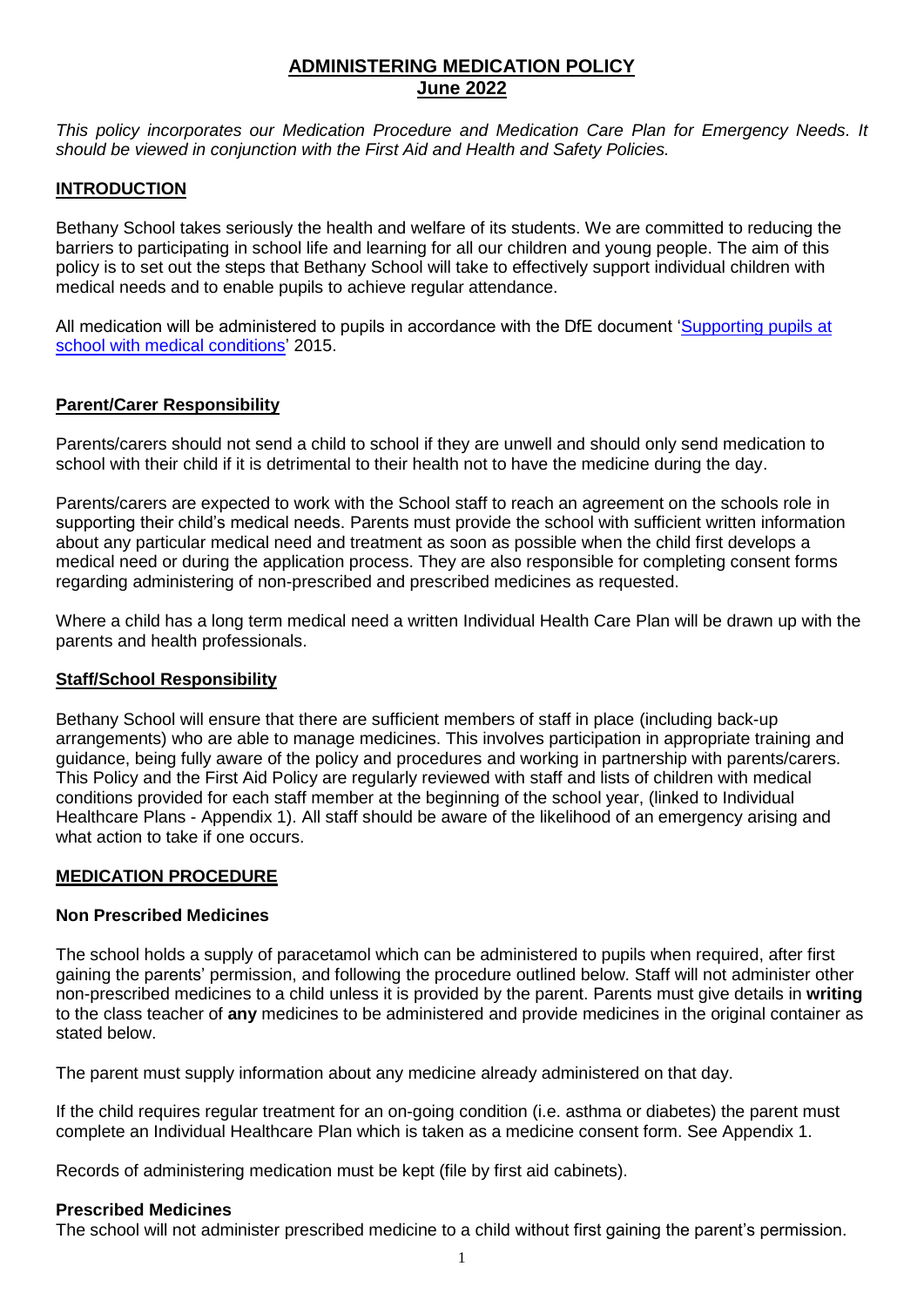Parents must give details **in writing** to the class teacher of **any** medicines to be administered to the child, whether prescribed or non-prescribed.

Medicines must be provided in the original container as dispensed by a pharmacist and include:

- The prescriber's instructions
- Name of child
- Name of medicine
- Dose
- Method of administration
- Time/frequency of administration
- Any side effects
- Expiry date

The parent must supply information of any medicine already administered on that day.

If the child requires regular treatment for an on-going condition (i.e. asthma or diabetes) the parent must complete an Individual Healthcare Plan which is taken as a medicine consent form. See Appendix 1.

Records of administering medication must be kept (file by first aid cabinets).

#### **Self-Management**

Pupils who are competent to manage their own medication/care are encouraged and supported to do so. A good example of this is children keeping their own asthma reliever.

#### **Refusing Medicine**

When a child refuses to take medicine, staff will not force them to do so. The parent should be informed the same day and the incident recorded using the normal incident reporting procedures. If the refusal results in an emergency, the schools normal emergency procedures apply.

#### **Storage of medicine**

All emergency medicines, such as asthma inhalers and adrenaline pens will be labelled with the pupils name and readily available/not locked away. Pupils judged to be responsible can carry their own inhaler or staff will make sure that it is stored in a safe but accessible place and marked with the child's name. This should be made clear on the Individual Healthcare Plan which is taken as permission for a child to carry their own medication if relevant.

Other non-emergency medicines will be securely stored in a locked cabinet and not accessible to pupils. Some medicines prescribed for children (e.g. methylphenidate, known as Ritalin) are controlled by the Misuse of Drugs Act. If controlled medicines are required in School they will be kept on behalf of pupils in a locked container to which only named persons have access. Some medicines need to be refrigerated - they can be kept in the school refrigerator containing food but must be in a container and clearly labelled.

#### **Disposal of Medicine**

Parents are responsible for ensuring that out of date medicines are disposed of safely. They should collect medicines held at the end of each school year.

#### **Medication Care Plan for Emergency Needs**

In the event of a child attending the school becoming sick or ill the following procedure will be followed:

- The child's needs will be attended to appropriately. Where and when possible a quiet area may be used to allow a child to rest peacefully.
- No member of staff will administer any medication unless consent has been provided by the parent/carer
- If the child needs to go home, the school will contact the child's parent/carer and ask them to collect their child as soon as possible, explaining the nature of the sickness. If the parent or first named carer cannot be contacted, then the next name on the emergency contact list will be informed.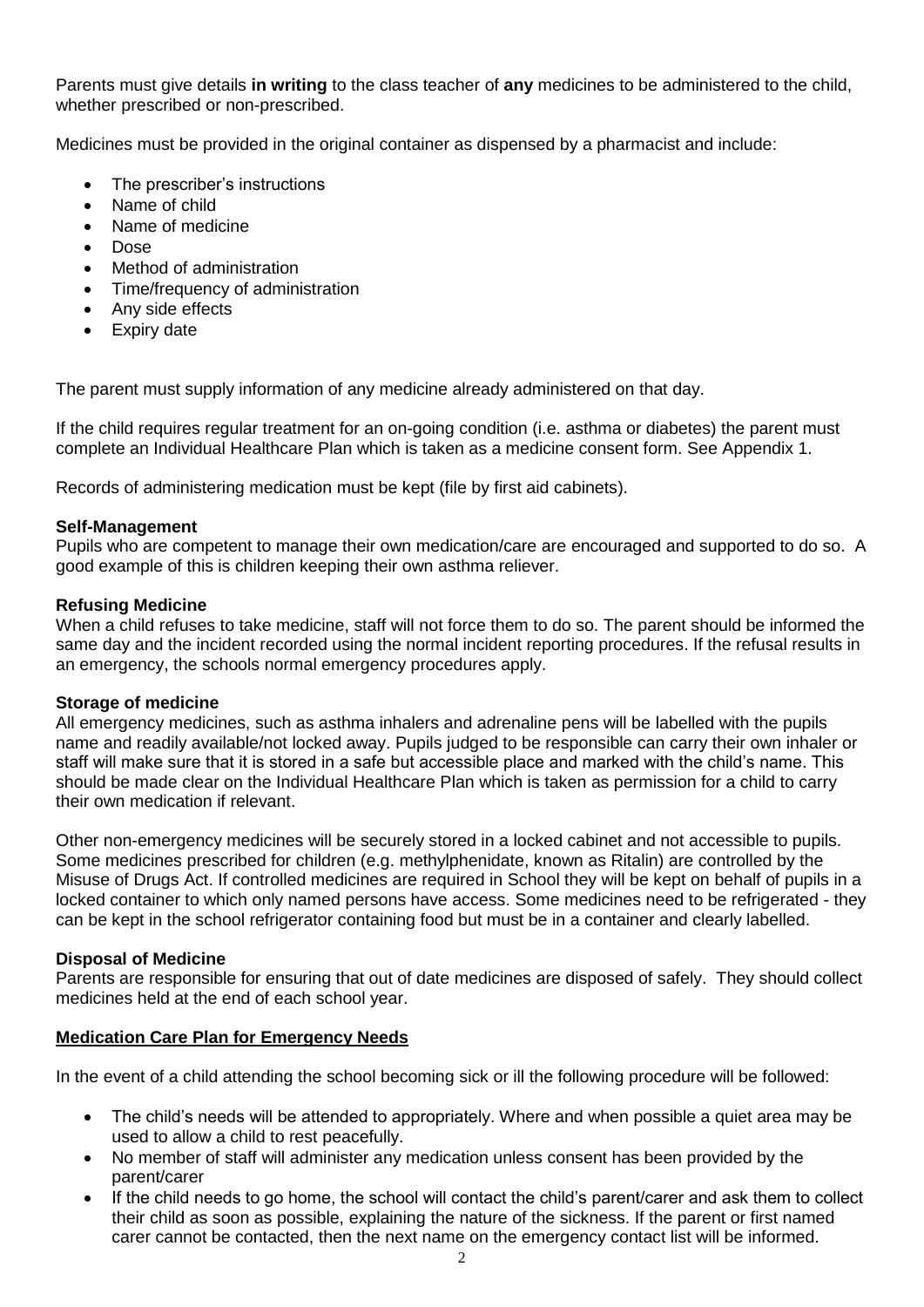- A member of staff will observe and supervise the child until the appropriate person arrives to collect them.
- Prior to the collection of the child, the staff member involved in the incident will ensure that a brief record is made and entered in the usual incident record log ?This record will be signed by the member of staff responsible and the parent or carer.
- If it is suspected that a child is suffering from a contagious disease or illness, they will be isolated, and their parents contacted immediately and asked to pick the child up as soon as possible.
- Medicines will be administered under strict supervision of the school staff and will only be given with the parent's permission
- The staff must inform the parent of any medicines administered whilst at school
- If in doubt about a procedure, staff will check with parent or healthcare professional before proceeding.

## **INDIVIDUAL HEALTH CARE PLANS**

Parents/carers are responsible for providing the school with up to date information regarding their child's health care needs and providing appropriate medication.

Individual Healthcare Plans (see Appendix 1) are in place for those pupils with significant or continuing medical needs e.g. long-term or ongoing medical conditions such as diabetes, epilepsy, asthma, anaphylaxis etc. or anything requiring treatment for longer than 8 days.

Developing a Healthcare Plan should not be onerous and may be brief or more complex according to the needs of the individual child. They may require input from a parent only or involve the multi-disciplinary team and should provide as much detail as possible to enable everyone to easily follow the plan. A Healthcare Plan should be completed even if a pupil usually manages their own medical needs.

These plans will be completed at the beginning of the school year/when child enrolls/on diagnosis being communicated to staff.

All staff are made aware of any relevant health care needs and copies of health care plans are available in the school office or "teachers" drive on the google computer system linked to an alert on the child's individual profile.

Staff will receive appropriate training related to health conditions of pupils and the administration of medicines by a health professional as appropriate.

# **MANAGING MEDICINES ON TRIPS, OUTINGS AND SPORTING ACTIVITIES**

The school will try to make reasonable adjustments where possible to enable children with medical needs to participate fully and safely on visits and during sporting activities. This may involve reviewing procedures, altering arrangements, completing risk assessments and incorporating views of parents and medical professionals if required. Specific plans should be incorporated into a child's Individual Healthcare Plan regarding any restrictions or precautionary measures that should be taken.

The staff member in charge of a school trip or sporting activity should be aware of and prepared for any relevant medical conditions and emergency procedures, including the possible need for a specific risk assessment before the activity goes ahead.

During Family afternoon activities all parents are responsible for their own children only. This includes providing adequate supervision and administering First Aid or medication as required.

#### **CONTAGIOUS ILLNESSES**

If a child has a contagious illnesses they must be kept away from the School for a specific period of time (see Appendix 3) If a child is brought to the school with a contagious disease or illness the staff will not accept them until the minimum exclusion period has elapsed and they have recovered fully.

In addition: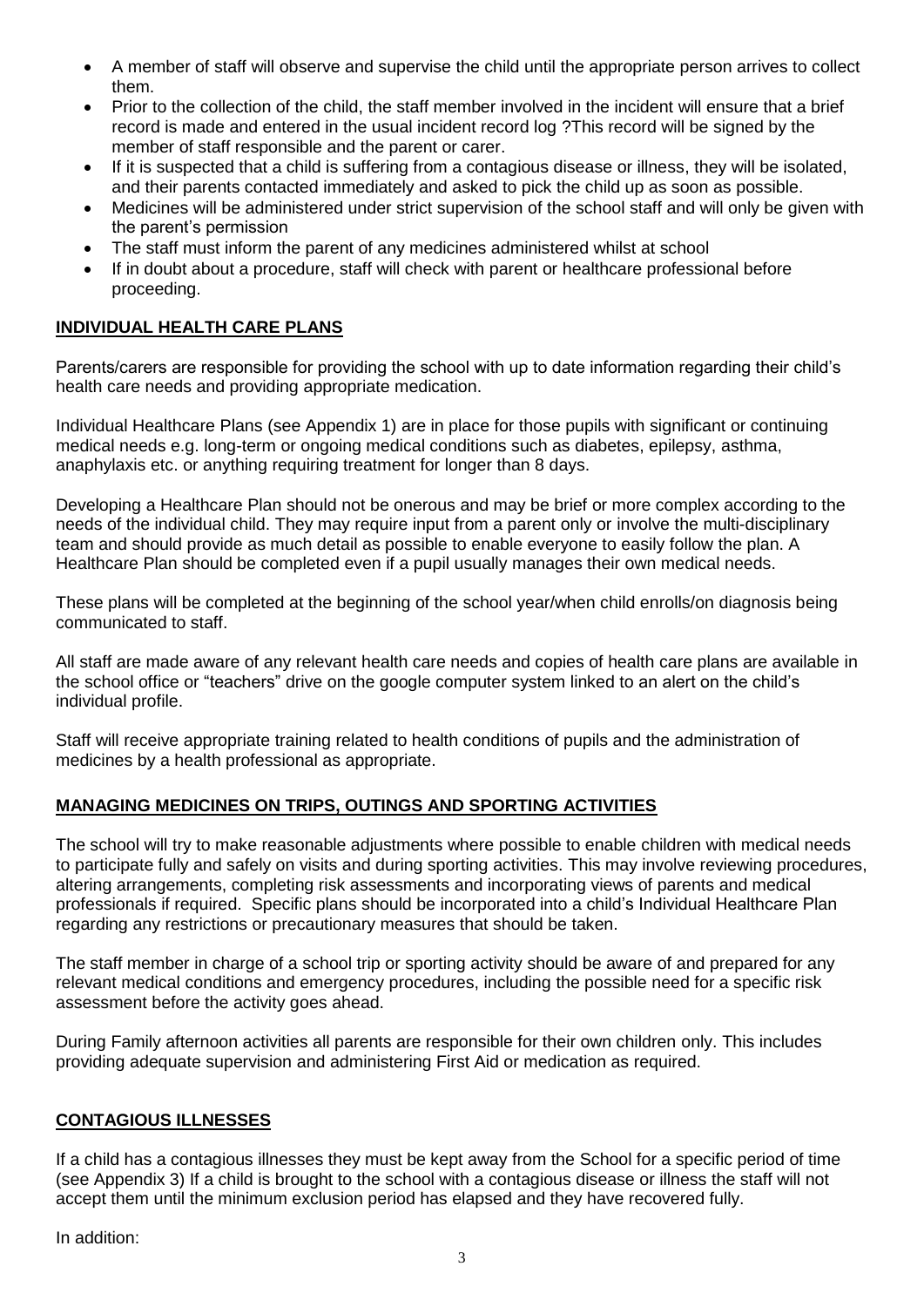- If it is suspected that a child is suffering from a contagious illnesses they will be isolated and their parents advised.
- If a child is brought to the school with any contagious illnesses the staff will not accept them until the minimum exclusion period has elapsed and they have recovered fully.
- If the child requires treatment for an on-going condition (i.e. asthma) the parent must sign the medicine consent form.
- Medicines will be administered under strict supervision of the school staff
- Parents must ensure that school staff can contact them in an emergency.
- A parent/carer must notify school staff if a child who has been attending the school becomes ill with a contagious disease.

# **EMERGENCY SITUATIONS (See First Aid Policy)**

- In the event of an emergency situation school staff may make direct contact with the emergency services.
- Where a first aider considers it necessary, the injured person will be sent directly to hospital (normally by ambulance). Parents/carers will be notified immediately of all major injuries to pupils.
- No casualty will be allowed to travel to hospital unaccompanied and an accompanying adult will be designated in situations where the parents/carers cannot be contacted in time.

Policy Adopted by Governors on: \_14/6/22\_\_\_\_\_\_\_\_\_\_\_\_\_\_\_\_\_\_\_\_\_\_\_\_\_\_\_\_\_\_\_\_\_\_\_\_\_ Policy Due for Review on: 2025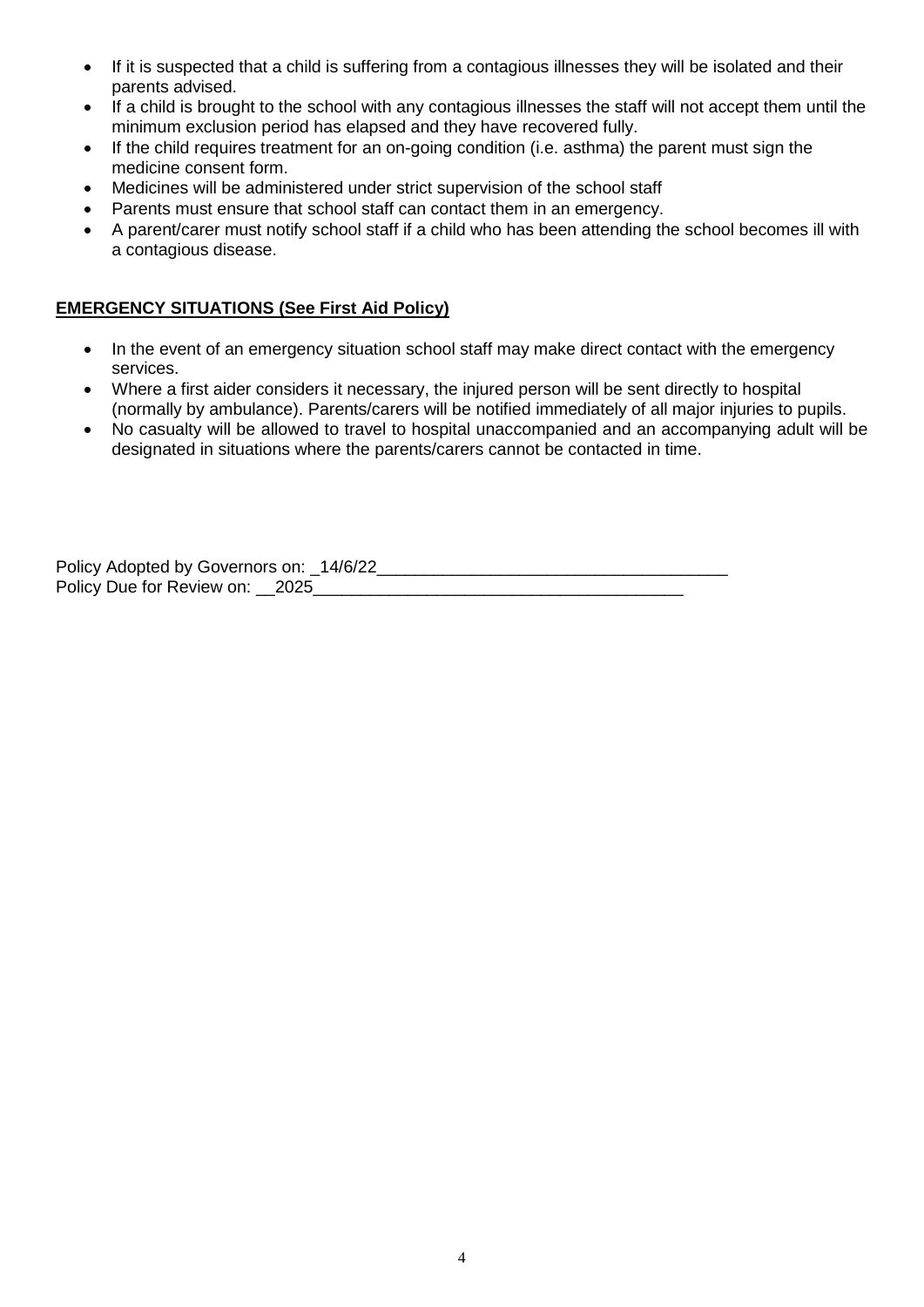# **Appendix 1: Individual Healthcare Plan – Contact Office for IHP Template**

# *Appendix 2: Bethany School Sample Consent Form for Academic Year***……..**

Please complete one form for each child in advance and return by………………………………

Name of Child:

| • I give consent to be contacted by email by the class teacher/teaching assistant | Yes/No |
|-----------------------------------------------------------------------------------|--------|
|                                                                                   |        |

- I give consent for my child to visit Upperthorpe Library during School Hours Yes/No
- I give consent for my child to participate in PE lessons on the Ponderosa Yes/No during school hours
- I give my child consent to visit the playground on the Ponderosa during school hours Yes/No
- I give consent for my child to have the class teacher or teaching assistant help Yes/No them to apply Sun cream during school hours (Reception-Y3)
- I give consent to my child to have other adults who are suitably DBS checked and Yes/No insured to transport them on school trips.
- I understand that Bethany school will not administer prescribed or non-prescribed Yes/No medication to my child without first gaining parents permission
- I give consent for my child to be given calpol/paracetamol if necessary Yes/No (parents will contacted first and be informed if and when it is given)
- I understand that the class teacher will try to contact me before giving Yes/No Paracetamol to my child but will give it to them without my knowledge if I cannot be contacted.
- I agree to advise the class teacher if my child has been given calpol/paracetamol Yes/No in the morning prior to starting school
- My child has asthma and uses a reliever inhaler. I understand that I am responsible for providing the child's inhaler in original packaging and labelled and ensuring it is in date Yes/No (Please complete an Individual Healthcare Plan if your child has a long term health condition including asthma)
- I consent to my child receiving necessary hospital/dental treatment Yes/No (including use of anaesthetics) in an emergency, where I or any emergency contacts cannot be reached, and when medical staff believe that a delay would be inadvisable.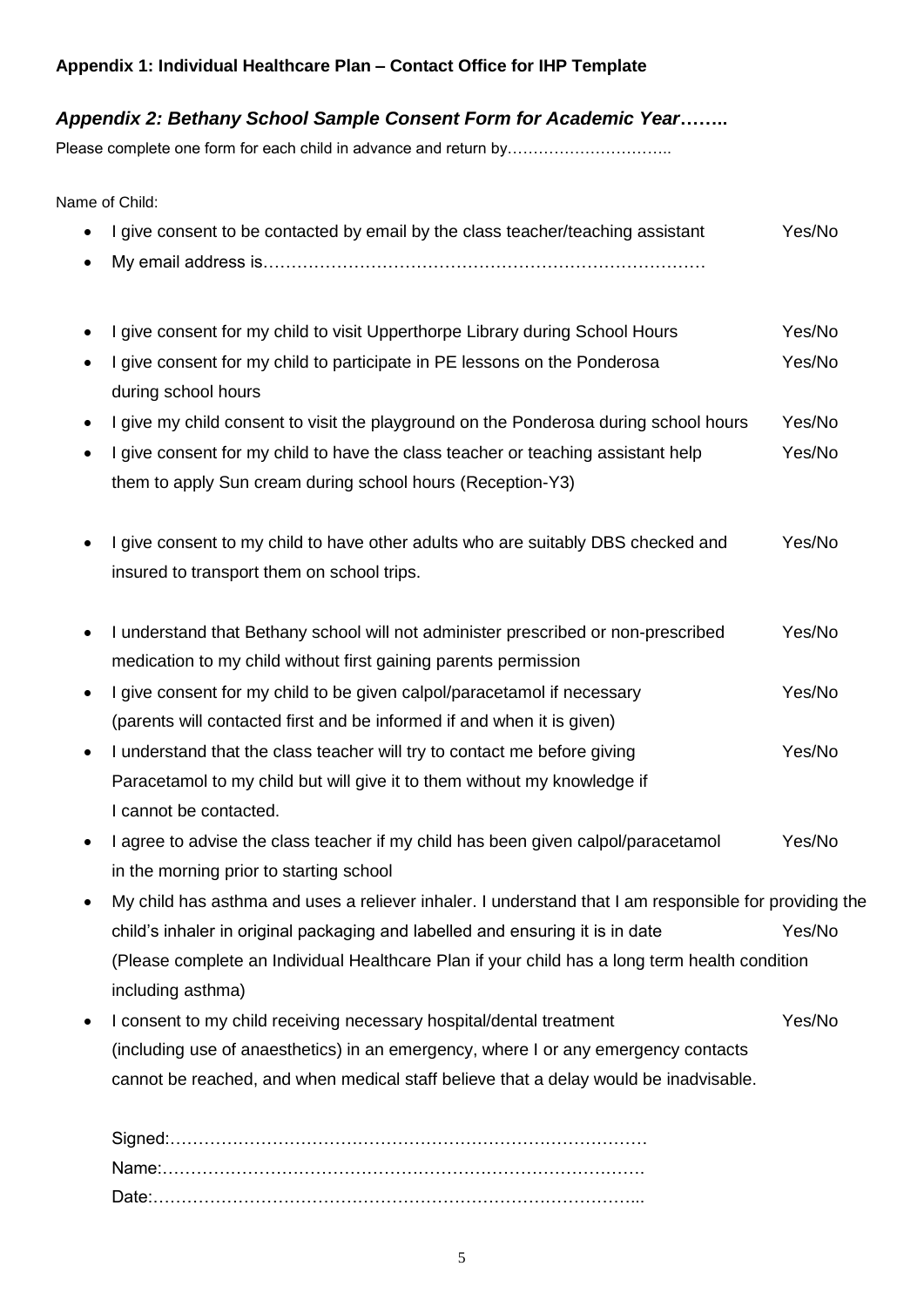# **Appendix 3: Exclusion Table**

This guidance refers to public health exclusions to indicate the time period an individual should not attend a setting to reduce the risk of transmission during the infectious stage. This is different to 'exclusion' as used in an educational sense.

[https://www.gov.uk/government/publications/health-protection-in-schools-and-other-childcare](https://www.gov.uk/government/publications/health-protection-in-schools-and-other-childcare-facilities/exclusion-table)[facilities/exclusion-table](https://www.gov.uk/government/publications/health-protection-in-schools-and-other-childcare-facilities/exclusion-table)

| <b>Infection</b>                                                       | <b>Exclusion period</b>                                                                                                                                                                                                                                   | <b>Comments</b>                                                                                                                                                                              |
|------------------------------------------------------------------------|-----------------------------------------------------------------------------------------------------------------------------------------------------------------------------------------------------------------------------------------------------------|----------------------------------------------------------------------------------------------------------------------------------------------------------------------------------------------|
| Athlete's foot                                                         | None                                                                                                                                                                                                                                                      | Children should not be barefoot at their<br>setting (for example in changing areas)<br>and should not share towels, socks or<br>shoes with others.                                           |
| Chickenpox                                                             | At least 5 days from onset of rash<br>and until all blisters have crusted<br>over                                                                                                                                                                         | Pregnant staff contacts should consult<br>with their GP or midwife                                                                                                                           |
| Cold sores (herpes<br>simplex)                                         | None                                                                                                                                                                                                                                                      | Avoid kissing and contact with the sores                                                                                                                                                     |
| Conjunctivitis                                                         | None                                                                                                                                                                                                                                                      | If an outbreak or cluster occurs, consult<br>your local health protection team (HPT)                                                                                                         |
| <b>Respiratory infections</b><br>including coronavirus<br>$(COVID-19)$ | Children and young people should<br>not attend if they have a high<br>temperature and are unwell<br>Children and young people who<br>have a positive test result for<br>COVID-19 should not attend the<br>setting for 3 days after the day of the<br>test | Children with mild symptoms such as<br>runny nose, and headache who are<br>otherwise well can continue to attend their<br>setting.                                                           |
| Diarrhoea and vomiting                                                 | Staff and students can return 48<br>hours after diarrhoea and vomiting<br>have stopped                                                                                                                                                                    | If a particular cause of the diarrhoea and<br>vomiting is identified there may be<br>additional exclusion advice for example E.<br>coli STEC and hep A<br>For more information see chapter 3 |
| Diptheria*                                                             | Exclusion is essential.<br>Always consult with<br>your <b>UKHSA HPT</b>                                                                                                                                                                                   | Preventable by vaccination. Family<br>contacts must be excluded until cleared to<br>return by your local HPT                                                                                 |
| Flu (influenza) or<br>influenza like illness                           | Until recovered                                                                                                                                                                                                                                           | Report outbreaks to your local HPT<br>For more information see chapter 3                                                                                                                     |
| Glandular fever                                                        | None                                                                                                                                                                                                                                                      |                                                                                                                                                                                              |
| Hand foot and mouth                                                    | None                                                                                                                                                                                                                                                      | Contact your local HPT if a large number<br>of children are affected. Exclusion may be<br>considered in some circumstances                                                                   |
| <b>Head lice</b>                                                       | None                                                                                                                                                                                                                                                      |                                                                                                                                                                                              |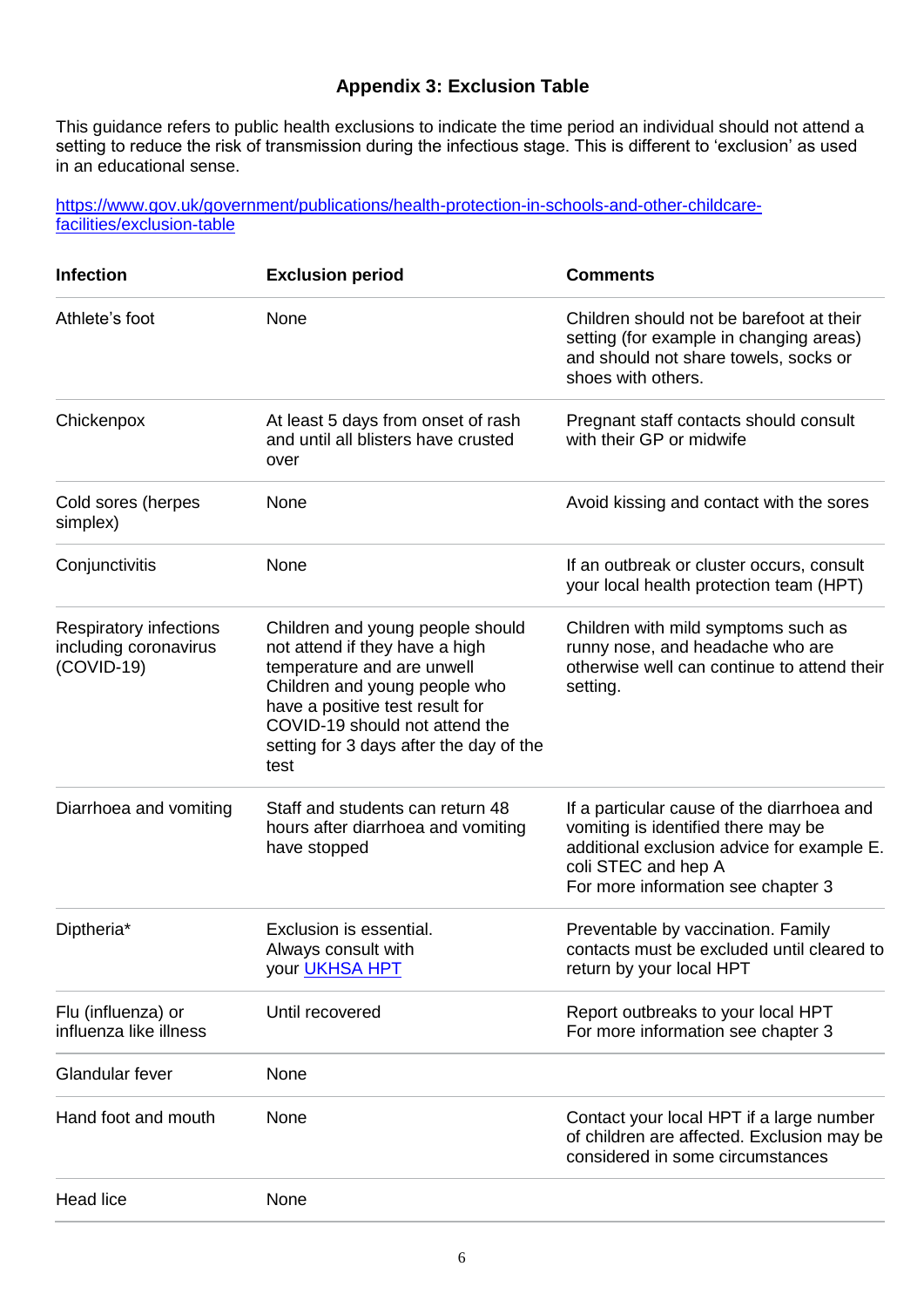| <b>Infection</b>                                | <b>Exclusion period</b>                                                                           | <b>Comments</b>                                                                                                                                                              |
|-------------------------------------------------|---------------------------------------------------------------------------------------------------|------------------------------------------------------------------------------------------------------------------------------------------------------------------------------|
| <b>Hepititis A</b>                              | Exclude until 7 days after onset of<br>jaundice (or 7 days after symptom<br>onset if no jaundice) | In an outbreak of Hepatitis A, your<br>local HPT will advise on control measures                                                                                             |
| Hepatitis B, C, HIV                             | None                                                                                              | Hepatitis B and C and HIV are blood<br>borne viruses that are not infectious<br>through casual contact. Contact<br>your <b>UKHSA HPT</b> for more advice                     |
| Impetigo                                        | Until lesions are crusted or healed,<br>or 48 hours after starting antibiotic<br>treatment        | Antibiotic treatment speeds healing and<br>reduces the infectious period                                                                                                     |
| <b>Measles</b>                                  | 4 days from onset of rash and well<br>enough                                                      | Preventable by vaccination with 2 doses<br>of MMR<br>Promote MMR for all pupils and staff.<br>Pregnant staff contacts should seek<br>prompt advice from their GP or midwife  |
| Meningococcal<br>meningitis* or<br>septicaemia* | Until recovered                                                                                   | Meningitis ACWY and B are preventable<br>by vaccination. Your local HPT will advise<br>on any action needed                                                                  |
| Meningitis* due to other<br>bacteria            | Until recovered                                                                                   | Hib and pneumococcal meningitis are<br>preventable by vaccination.<br>Your <b>UKHSA HPT</b> will advise on any<br>action needed                                              |
| Meningitis viral                                | None                                                                                              | Milder illness than bacterial meningitis.<br>Siblings and other close contacts of a<br>case need not be excluded                                                             |
| <b>MRSA</b>                                     | None                                                                                              | Good hygiene, in particular handwashing<br>and environmental cleaning, are important<br>to minimise spread.<br>Contact your <b>UKHSA HPT</b> for more                        |
| Mumps*                                          | 5 days after onset of swelling                                                                    | Preventable by vaccination with 2 doses<br>of MMR. Promote MMR for all pupils and<br>staff                                                                                   |
| Ringworm                                        | Not usually required                                                                              | <b>Treatment is needed</b>                                                                                                                                                   |
| Rubella* (German<br>measles)                    | 5 days from onset of rash                                                                         | Preventable by vaccination with 2 doses<br>of MMR.<br>Promote MMR for all pupils and staff.<br>Pregnant staff contacts should seek<br>prompt advice from their GP or midwife |
| <b>Scabies</b>                                  | Can return after first treatment                                                                  | Household and close contacts require<br>treatment at the same time                                                                                                           |
| Scarlet fever*                                  | Exclude until 24 hours after starting<br>antibiotic treatment                                     | A person is infectious for 2 to 3 weeks if<br>antibiotics are not administered. In the<br>event of 2 or more suspected cases,                                                |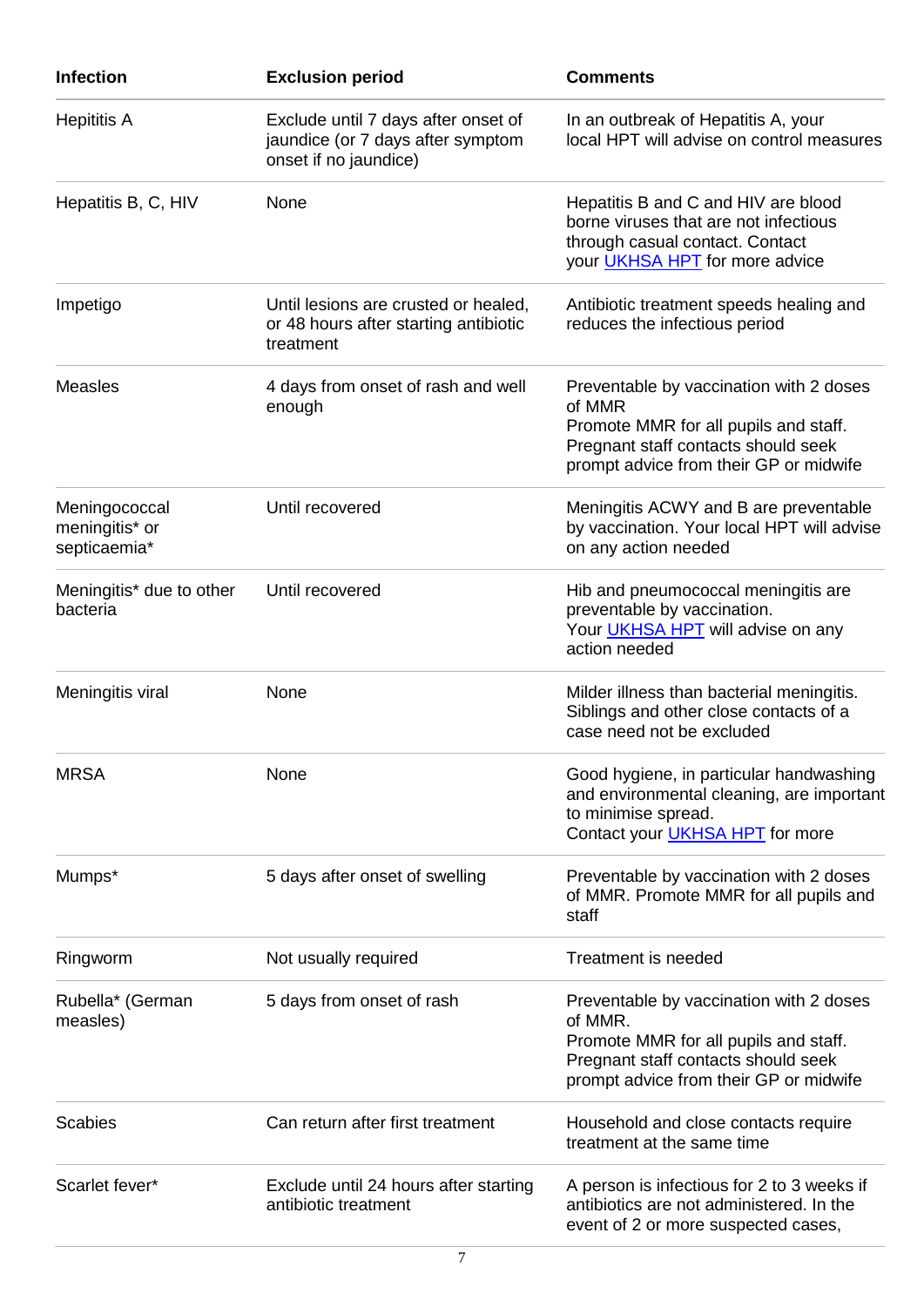| <b>Infection</b>                              | <b>Exclusion period</b>                                                                                                                                                                                                                                                        | <b>Comments</b>                                                                                                                                                 |  |
|-----------------------------------------------|--------------------------------------------------------------------------------------------------------------------------------------------------------------------------------------------------------------------------------------------------------------------------------|-----------------------------------------------------------------------------------------------------------------------------------------------------------------|--|
|                                               |                                                                                                                                                                                                                                                                                | please contact your UKHSA HPT                                                                                                                                   |  |
| Slapped cheek/Fifth<br>disease/Parvovirus B19 | None (once rash has developed)                                                                                                                                                                                                                                                 | Pregnant contacts of case should consult<br>with their GP or midwife                                                                                            |  |
| Threadworms                                   | None                                                                                                                                                                                                                                                                           | Treatment recommended for child and<br>household                                                                                                                |  |
| <b>Tonsillitis</b>                            | None                                                                                                                                                                                                                                                                           | There are many causes, but most cases<br>are due to viruses and do not need or<br>respond to an antibiotic treatment                                            |  |
| Tuberculosis* (TB)                            | Until at least 2 weeks after the start<br>of effective antibiotic treatment (if<br>pulmonary TB<br>Exclusion not required for non-<br>pulmonary or latent TB infection<br>Always consult your<br>local HPT before disseminating<br>information to staff, parents and<br>carers | Only pulmonary (lung) TB is infectious to<br>others, needs close, prolonged contact to<br>spread<br>Your local HPT will organise any contact<br>tracing         |  |
| Warts and verrucae                            | None                                                                                                                                                                                                                                                                           | Verrucae should be covered in swimming<br>pools, gyms and changing rooms                                                                                        |  |
| Whooping cough<br>(pertussis)*                | 2 days from starting antibiotic<br>treatment, or 21 days from onset of<br>symptoms if no antibiotics                                                                                                                                                                           | Preventable by vaccination. After<br>treatment, non- infectious coughing may<br>continue for many weeks. Your<br>local HPT will organise any contact<br>tracing |  |

\*denotes a notifiable disease. Registered medical practitioners in England and Wales have a statutory duty to notify their local authority or UKHSA health protection team of suspected cases of certain infectious diseases.

All laboratories in England performing a primary diagnostic role must notify UKHSA when they confirm a notifiable organism.

The NHS website has a [useful resource](https://www.nhs.uk/live-well/healthy-body/is-my-child-too-ill-for-school/) to share with parents.